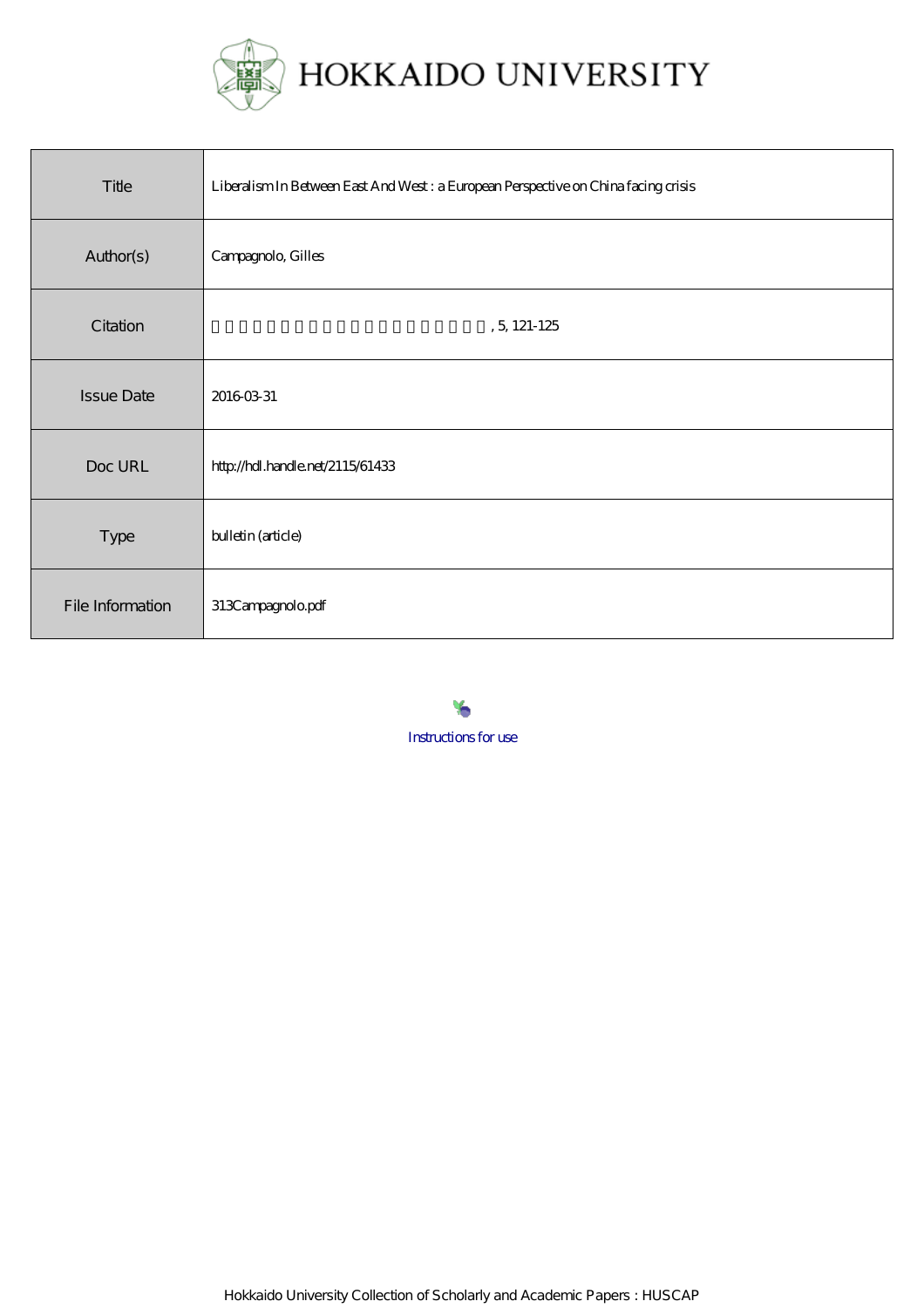# Liberalism In Between East And West: a European Perspective on China facing crisis

# Gilles Campagnolo

## 1. Origins of the project

In 2012 as a Full Research Professor (National Center for Scientific Research and Aix-Marseilles School of Economics) knowledgeable about Japan and China, I became the Global Network Coordinator for a project funded by the European Union (IRSES-LIBEAC).

After studying philosophy and economics at Ecole Normale Supérieure, Paris (1992-5) and at Harvard



University (GSAS, Augustus Clifford Tower Fellow, 1995-6) I developped research in East Asia (1997- 9 : Monbusho at Tokyo U. and Hitotsubashi U.; Summer 1998 : Beijing/Lanzhou ; 2007-8 : Nichibunken fellow, Kyoto ; Summer 2007 : French delegation at UNESCO/DLMPS Conference on Methodology and Philosophy of Sciences at Tsinghua U. ; Fall 2008 : Saitama U. ; Fall 2009 : Rikkyo U. ; 2011-2 : JSPS long-term Fellow Hokudai ; Summer 2012 : Tsinghua U.) I am presently for a series of short periods at Hokkaido University within the EU-funded LIBEAC project, whose results this seminar explores<sup>1</sup>.

In the Fall of 2010 I attended a Conference on Development at Wuhan University that resulted in the book edited by my colleagues Ma Ying and Hans-Michael Trautwein Thoughts on Development in China, published by Routledge in  $2013^2$ . For LIBEAC project I decided that a collective volume on this model would be in order: I present here some results of what became actually an upcoming book (scheduled for May 2016, see reference below with Table Of Contents and cover-page).

LIBEAC actually stands for ('Liberalism In Between Europe And China') but its aim encompasses also Japan (where Hokkaido University is the partner<sup>3)</sup> and South Korea and Taiwan (on an individual basis). LIBEAC is among the few elite projects selected by the Research Executive Agency of the

<sup>1</sup>)I deal here with themes from LIBEAC in cooperation with aforesaid program in the present seminar, so the following Official announcement applies: "The work leading to this intervention has received funding from the European Union Seventh Framework Programme (FP7/2007-2013) under grant agreement n°PIRSES-GA-2012-317767".

<sup>2</sup>)Campagnolo Gilles « Three Influent Western Philosophers in the Break-Up Period in China: R. Eucken, H. Bergson and J. Dewey in China », in Ma Ying and Hans-Michael Trautwein (eds.), Thoughts on Development in China, London-New-York: Routledge, chapter 6, pp. 101-136.

<sup>3</sup>)Three colleagues from Hokkaido University (Prof. Muramatsu in Philosophy, Prof. Hashimoto and Ass. Prof. Hayakawa in Economics) will go in 2016 to Aix- Marseilles University (AMU, leader of the project) at Aix-Marseilles School of Economics. Besides myself, three Early Stage Researchers, one professor and one senior administrator from AMU and Charles U. (Czech Rep.) visited Hokudai since LIBEAC started presenting papers and making connections with their Japanese counterparts.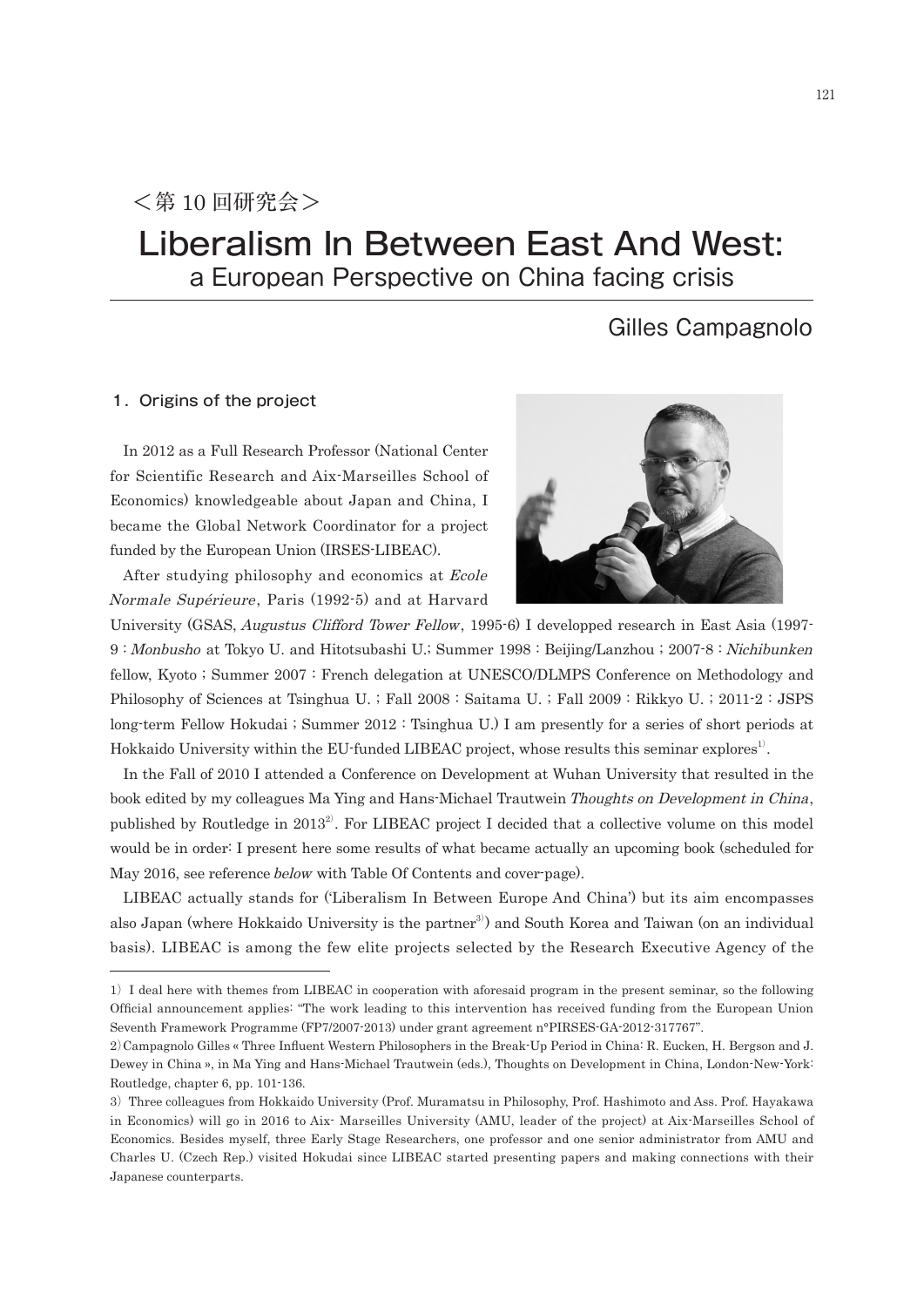European Commission (REA-EC)<sup>4</sup>. After one year of preparation in 2012, LIBEAC started on January 1st, 2013 (it finishes on Dec. 31st, 2016) as a multinational (on the European side: France, Italy, Czech Rep., Great-Britain) and multidisciplinary (economics, sociology, law, politics, philosophy) comparative study of European and East-Asian significant contributions to various forms and kinds of liberalism (LIBEAC also stands for "LIBEralism for ACtion"). Mobility and cooperation inter European and Asian participants are the basis. But EU policies and thoughts with regard to East Asia are also at stake since results are academic and 'technocratic' as well (even where contracts are signed in English, understanding words properly need linguistic and conceptual translation)<sup>5)</sup>.

### 2. Rationale of the project and scientific issues

Regarding China, the rationale of the project is the position newly taken by China at international level: this implies to revise our assessment of liberalism within Asian modernization, at all three economic, political and social levels. The focus is on economic development, with a comparative analysis of the context in which it is displayed. There are indeed different ways to interpret Japanese, Korean and Chinese modernization: as a 'liberalization' that means "Westernization" if such is the case, or if it is already embedded in their own culture. I myself tend to put forth 'Cultural economics' and comparative 'socio-economics' since I think that political discrepancies between models point to how the "rule of law" is understood and may be effectively implemented in entrepreneurship and trade. The influence of the legal frame mid- and long-term is of interest not only to law and economics and history of economics but also to actual business. What about notions adopted/adapted from Europe? There, a European perspective on East Asia/Chinese development is in order.

The project highlights how to address such issues, through the lense of the nature of rationality of economic agents and (various kinds of) Liberalism and/or Individualization and/or Modernization process, notably through a comparison between Western economic doctrines and contemporary reality in East Asia: Japan was the earliest modernizer, Korea and Taiwan after WWII and the Korean War, and mainland China since 1978 with immense growth and a huge impact.

Differentiated approaches are typical of the project. One good example is how the so-called 'social market system' is linked to economic liberalism. What comparison to make between Chinese market adoption and EU (German-originated) concept of 'Marktsozialwirtschaft', for instance? LIBEAC has two symmetric conceptual "polarities" :

- On the one hand, the study of a renewed communitarianism on a multicultural basis (modelled on Canada's experience) or, for instance on the replacement and/or complementation of 'Chinese Marxism' by a 'Neo-Confucian' approach $^{6)}$  ;
- On the other hand, the traditions of rationalism, individualism and liberalism, stemming from a comparative study of English, French, German (and Austrian) economic doctrines migrating to Asia

<sup>4)</sup> Within the Seventh Framework Programme for Research and Technological Development (FP7-PCRD, ended 2013 and from 2014 it is 'Horizon2020').

<sup>5)</sup> More on its contents can be found on the official site www.libeac.org

<sup>6</sup>)For instance, Daniel A. Bell at Tsinghua U. works on this aspect, notably through analyzing the Chinese genuine system of elite selection.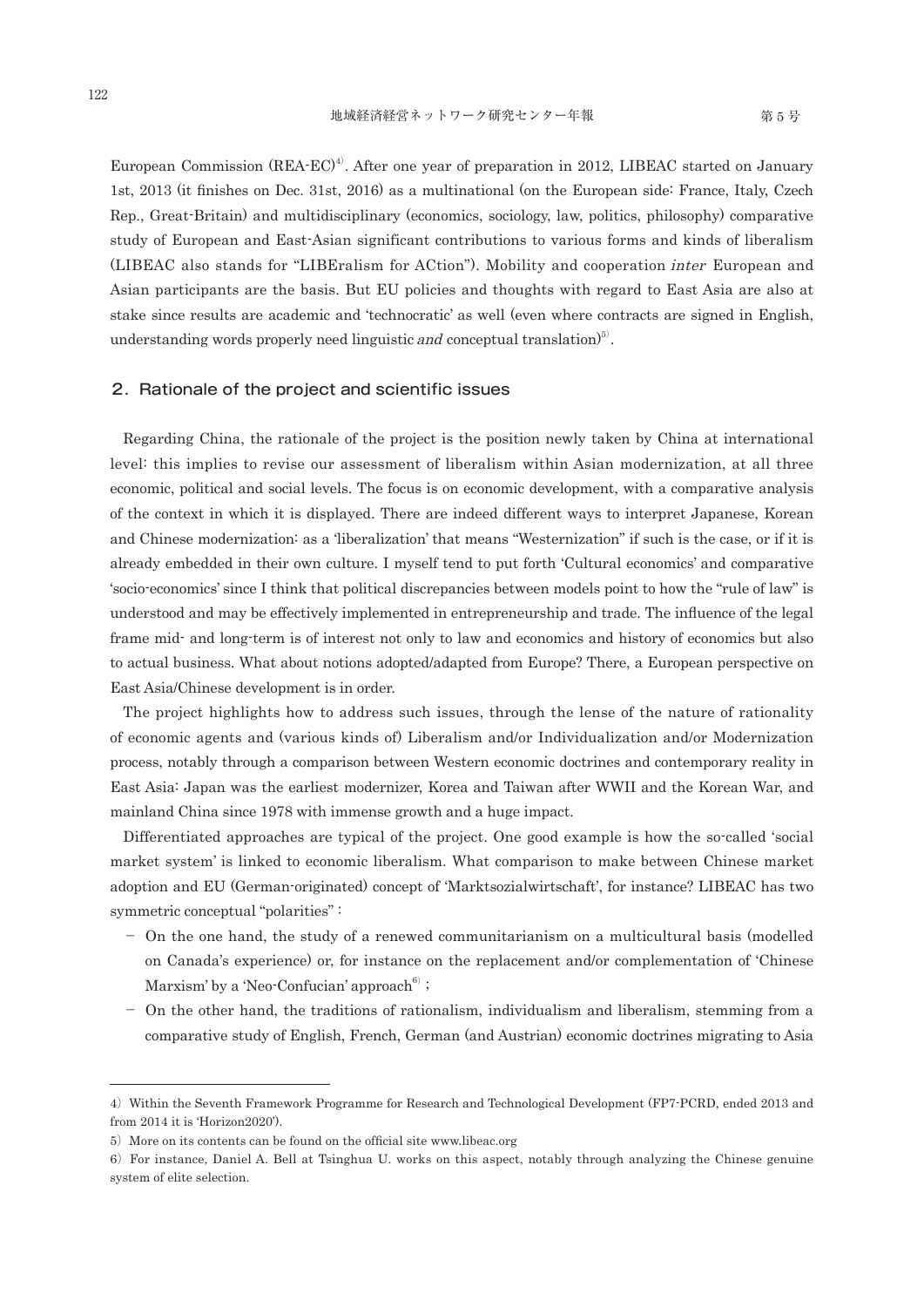from the 19th century to nowadays<sup>7</sup>. An example that can bring more developments in the future is the study of how Hayek was received in Asia with a more or less effective influence on various countries.

What is significant for studies on liberty (the basic concept for any kind of liberalism) is that many categories need be explored in the relationship between liberalism-individualism, liberalism-ideology (does Liberalism truly work as a Western Ideology? Is it therefore restricted to the West?). Rationality grounds upon which to base science imply various levels:

- Logical: is liberty an irreducible derivation or a univocal metaphysical norm?
- Methodological: from the Modern era down to I. Berlin and/or F. Hayek, for instance;
- Ontological: do views from Western/ Eastern Asian sources, though being different, share a common basic more fundamental ground?<sup>8)</sup>
- Ideological: is liberalism temporarily received until adapted to local realities, and so made 'genuine'? If so, what is there left in East Asia of the original import from Europe? (whether with free-trade schools or Chinese Marxian school, after all based upon a Westerner's view as well.)

The following couples of notions are at stake: subjective/objective, conceptual/schematic, positive/ negative freedom, Ancient / Modern, Eastern/ Western, a form of liberalism related to happiness vs. a form of liberalism of 'pure freedom' (the debate on formal rights vs. effective capacities). In symposiums, conferences and seminar discussions, questions are raised from there, like:

• the influence of Classical Political Economy and Classical Liberalism in Eastern Asia;

•Colonialism, mercantilism and unequal relations with Western countries (Unequal Treaties in 19th century, Asian economic dominance on labor-intensive products bringing unemployment in the West);

- •Translations, textbooks, transfer and dissemination of ideas from abroad;
- •European and EU official views on Eastern Asian economies;
- •Economic discourse and the making of national identities;
- •Money and credit: institutions, policy, instability;
- •Establishment of critical and heterodox traditions;
- •Underdevelopment, backwardness, and catching-up;
- •The role of foreign experts in regional thought and policy; but also

•Institutionalization of the economics profession in Eastern Asia with research institutions, think tanks, and policy formation

Examination of the process of adoption/adaption of Western economic doctrines in Asia and China is in order. Through studying translations, textbooks, etc. it becomes clearer how the discipline of economics started (with the coinage of new term for 'economics': jingjixue in Chinese, keizaigaku in Japanese: 経 済学 ), how scholars developped the field yesterday and how today ideas do not only come from the West

<sup>7</sup>)I study these traditions, especially in the light of my expertise on the founder of the 'Austrian School of Economics', Carl Menger, whose archives are located partly at Hitotsubashi University. Among much literature in English (for instance Campagnolo G., 2010: Criticisms of Classical political economy. Menger, Austrian Economics and the German Historical School, London & New York, Routledge, xxiv + 416 p: Foreword by Bertram Schefold), see in Japanese my article (tr. K. Yamazaki) : « メンガー文庫・ある経済思想の原資料Mengâ-bunko: aru keizaishisô no genshiryô », Bulletin of the Center for Historical Social Science Literature, n° 22, Tokyo, Mar. 2002, p. 23-39.

<sup>8)</sup> In the Q&A session after the talk, this topic was raised again and indeed whether there exists a common rationality ground between East and West is one important issue : do all human beings share it by assumption, or has it to be proven? An analogy is possible with Basic Geometry and its branches (by mitigating Euclides' 5<sup>th</sup> postulate).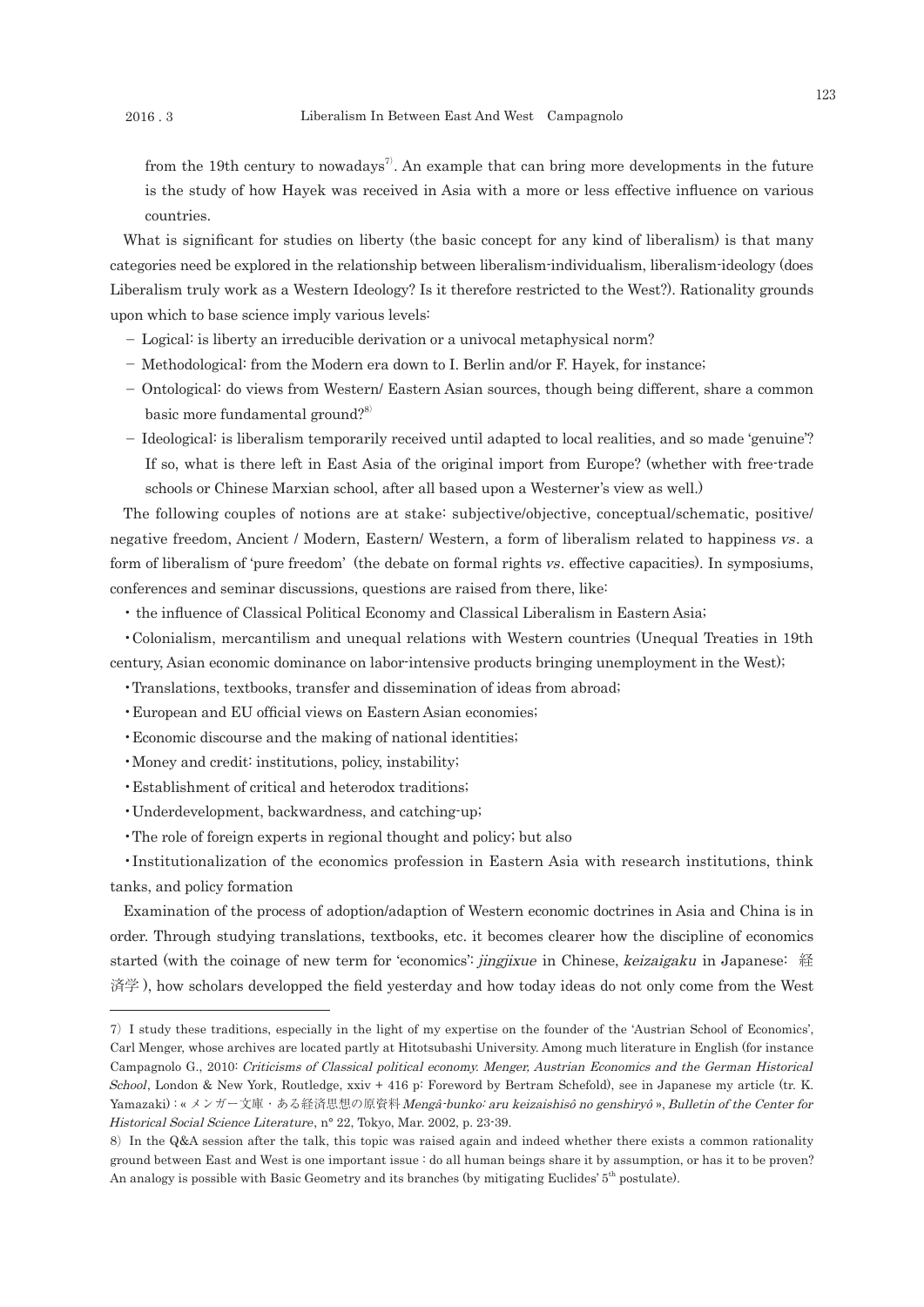being adopted/adapted from there but now transfer in reverse direction. Calls to expertise were numerous and brought to the programme some very good specialists $\mathbf{s}^9$ .

#### 3.Some results and the impact of the research

Not only did East Asia learn from European thought traditions and do we all learn now about Chinese modernization, but Westerners may in turn see from the Chinese experience that new combinations are made between original traditions (whether they like or dislike them). A case-study in economics is the State Owned Enterprises (SOEs) and reception/translation of 'principal-agent' theory, as well as ideas on liberalizing property ownership rights. While privatization of the shock-therapy kind in post-Soviet Russia brought de-industrialization for many years, in China development happened *although* lacking clear private property rights. That should (according to most liberal theories) have stopped development from happening – but what does the Chinese case show then? Are pro-market tendencies dependent (or not) on liberalization of law (and politics)? If not, is economic development sustainable in the mid and long-run without pro-democracy tendencies?

In the timespan of one third of a century, economic development took China to stand blatantly to the fore among international economic powerhouses. From 1978, Deng Xiaoping oriented anew the country towards prospects of wealth and more economic freedom. Is 2015 the other end of the trajectory, with the result of unprecedented growth and accumulation of wealth ever seen (in absolute terms) and since, say (in proportions and with respect to impact on the history of mankind), Great Britain's industrial revolution? In 2016, and already for years until then, China is respected, feared and its economic situation diagnosed at every single moment by all other major countries, which gives China both immensely new opportunities (and duties) and a newly "global" role on the scene of world economics – with the tasks and perils accompanying this place in the first decade and a half of the twenty-first century. In particular,

from 2000 on, each and every powerplayer in the world has had to know not only how to take into account this powerstate, but also to contend (and perhaps to contain) its new major role as an international player. And elements of crisis are now coming to the fore.

LIBEAC tends to focus on relationships between Europe and China, but to measure present China one needs to accommodate viewpoints from the whole world. This evolution was made all the more impressive as other powers



**Figure Thinking About Today's Chinese Trends**

<sup>9)</sup> For instance, in French in the Bulletin de veille CNRS Chine Mai 2013, in English in the Newsletter Spring 2013 of the same institution, and in various newsletters, in a series of articles (to date)" in Chinese Social Sciences Today, 25/02/2013, p. A-03 (in Chinese, see http://www.csstoday.net/), also issues on 22/10/2012, p. A-03 and 15/05/2013, p. B-04. In Japanese, I, as the Coordinator, presented the project at numerous events.